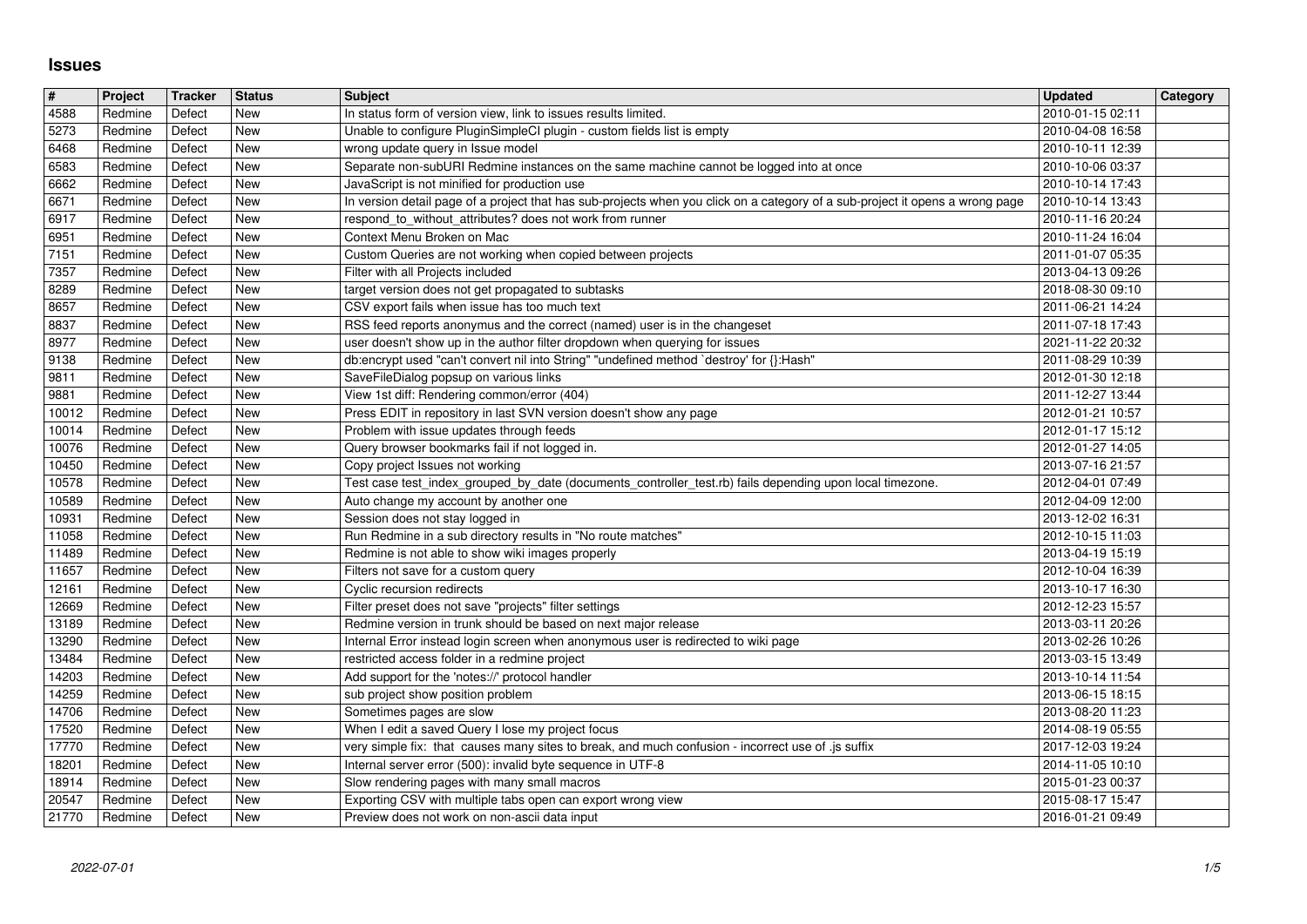| $\overline{\boldsymbol{H}}$ | Project | Tracker | <b>Status</b>  | <b>Subject</b>                                                                                                           | <b>Updated</b>   | Category |
|-----------------------------|---------|---------|----------------|--------------------------------------------------------------------------------------------------------------------------|------------------|----------|
| 24426                       | Redmine | Defect  | New            | sqlserver2014:chang issues parentId success but view is wrong                                                            | 2016-11-24 07:47 |          |
| 25141                       | Redmine | Defect  | <b>New</b>     | Changing the scope and resetting the position of an acts_as_positioned object inserts it at the one-before-last position | 2017-02-21 16:46 |          |
| 27693                       | Redmine | Defect  | <b>New</b>     | In queries, operator "Any" should be "Not empty"                                                                         | 2017-12-27 17:07 |          |
| 27902                       | Redmine | Defect  | <b>New</b>     | Overview page is very slow for private projects with large number of members                                             | 2020-08-21 09:50 |          |
| 27990                       | Redmine | Defect  | <b>New</b>     | Roadmap Issues null on selection of version custom field                                                                 | 2018-02-04 15:40 |          |
| 28069                       | Redmine | Defect  | <b>New</b>     | Queries 403 error if query author is not in the roles list                                                               | 2018-01-25 10:44 |          |
| 28078                       | Redmine | Defect  | <b>New</b>     | Workflows inconsistencies when removing "add/edit issue" permission to a role which already has a workflow defined       | 2018-01-25 18:14 |          |
| 28111                       | Redmine | Defect  | <b>New</b>     | Redmine Permissions - option to combine "Non member" role with others                                                    | 2018-01-31 11:58 |          |
| 28127                       | Redmine | Defect  | New            | It is impossible to filter the trackers by project in the XML/REST-API                                                   | 2019-03-27 00:28 |          |
| 28807                       | Redmine | Defect  | New            | Cannot search in a case-insensitive manner                                                                               | 2018-05-28 04:39 |          |
| 28871                       | Redmine | Defect  | <b>New</b>     | Adding the window AD activity directory to verify redmine permissions is failed                                          | 2018-05-27 04:18 |          |
| 29511                       | Redmine | Defect  | <b>New</b>     | cpu 100%                                                                                                                 | 2018-09-06 09:47 |          |
| 30055                       | Redmine | Defect  | <b>New</b>     | Keep it from one job to the next                                                                                         | 2018-12-05 08:45 |          |
| 31111                       | Redmine | Defect  | <b>New</b>     | About custom fields in List format or Key/value list format                                                              | 2019-03-28 21:22 |          |
| 31341                       | Redmine | Defect  | <b>New</b>     | install redmine on windows                                                                                               | 2019-05-10 13:17 |          |
| 31710                       | Redmine | Defect  | New            | Assigned on search issues not ordered by name                                                                            | 2019-07-11 20:43 |          |
| 31755                       | Redmine | Defect  | <b>New</b>     | Couldn't download Redmine by curl in Debian buster                                                                       | 2019-07-22 09:40 |          |
| 31831                       | Redmine | Defect  | <b>New</b>     | Back url parse in validation                                                                                             | 2019-08-01 10:49 |          |
| 31886                       | Redmine | Defect  | New            | There is no limitation for the content of news                                                                           | 2019-08-13 07:41 |          |
| 32442                       | Redmine | Defect  | <b>New</b>     | Upgrade vom 2.x to 4.0.5 fails when invoking "rake db:migrate RAILS_ENV=production"                                      | 2019-11-10 16:12 |          |
| 32558                       | Redmine | Defect  | New            | Distinct can be removed                                                                                                  | 2019-12-06 04:07 |          |
| 32610                       | Redmine | Defect  | New            | A inner join can be removed                                                                                              | 2019-12-11 18:24 |          |
| 32612                       | Redmine | Defect  | <b>New</b>     | Distinct can be removed due to unique constraint in database                                                             | 2019-12-11 18:31 |          |
| 32762                       | Redmine | Defect  | <b>New</b>     | Unicode character fails edit Issue                                                                                       | 2022-02-14 20:51 |          |
| 34176                       | Redmine | Defect  | <b>New</b>     | Empty page reponses on Redmine 3.4.5.stable                                                                              | 2020-10-27 18:10 |          |
| 35102                       | Redmine | Defect  | <b>New</b>     | Issue Tracking Details are showning issue statuses even if they are not used within the project                          | 2021-04-15 11:02 |          |
| 35382                       | Redmine | Defect  | <b>New</b>     | Copy Project Tracker and Tasks and relations                                                                             | 2022-01-27 21:08 |          |
| 35732                       | Redmine | Defect  | <b>New</b>     | Clean up and reorder Redmine Wiki                                                                                        | 2021-12-16 09:47 |          |
| 35885                       | Redmine | Defect  | <b>New</b>     | the change of routing raw files from repositories not included in the upgrade proces/manual                              | 2021-09-24 17:32 |          |
| 36260                       | Redmine | Defect  | New            | Gantt error                                                                                                              | 2021-11-30 11:55 |          |
| 36273                       | Redmine | Defect  | New            | Modifying the source code of the plugin does not reload it in trunk 21295                                                | 2021-12-02 15:21 |          |
| 36794                       | Redmine | Defect  | New            | Issue copying ignores workflow rules                                                                                     | 2022-03-17 16:46 |          |
| 36814                       | Redmine | Defect  | <b>New</b>     | Can't login in after upgrading to rev. 21486                                                                             | 2022-03-24 04:32 |          |
| 37048                       | Redmine | Defect  | New            | generate redmine_plugin is broken for Redmine 5                                                                          | 2022-05-24 10:41 |          |
| 37165                       | Redmine | Defect  | <b>New</b>     | Can not get anonymous user using User.find                                                                               | 2022-05-27 04:15 |          |
| 37241                       | Redmine | Defect  | <b>New</b>     | Installation plugins get problem " /zeitwerk/kernel.rb:35:in `require': cannot load such file"                           | 2022-06-14 08:36 |          |
| 37257                       | Redmine | Defect  | New            | Conflict when update sub-project of                                                                                      | 2022-06-16 16:30 |          |
| 37375                       | Redmine | Defect  | New            | Easy Gantt plugin show at home page                                                                                      | 2022-07-01 07:14 |          |
| 10532                       | Redmine | Defect  | Resolved       | migrate_from_mantis script fails with missing table name                                                                 | 2014-04-19 10:17 |          |
| 1628                        | Redmine | Defect  | Reopened       | redmine sends http on forms on https server                                                                              | 2010-12-19 04:58 |          |
| 29512                       | Redmine | Defect  | Confirmed      | Test failures with redmine-3.4.6.zip in development mode                                                                 | 2022-01-20 02:16 |          |
| 35062                       | Redmine | Defect  | Confirmed      | Back URLs with <t+ break<="" operator="" td=""><td>2022-01-18 20:10</td><td></td></t+>                                   | 2022-01-18 20:10 |          |
| 16299                       | Redmine | Defect  | Needs feedback | Custom Issue field is not saved while issue is created                                                                   | 2015-07-01 19:55 |          |
|                             |         |         |                |                                                                                                                          |                  |          |
|                             |         |         |                |                                                                                                                          |                  |          |
|                             |         |         |                |                                                                                                                          |                  |          |
|                             |         |         |                |                                                                                                                          |                  |          |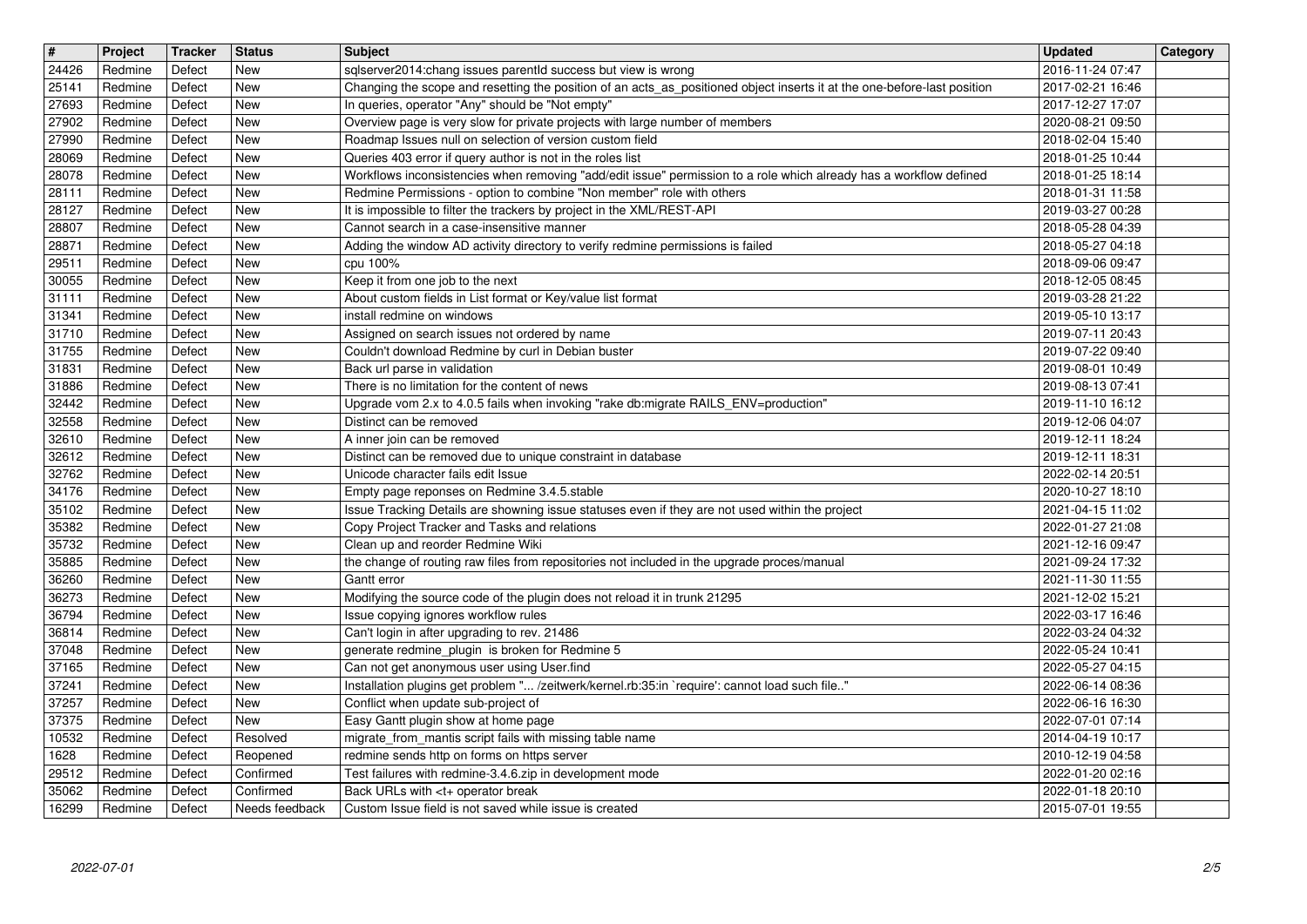| $\overline{\mathbf{t}}$ | Project            | Tracker            | <b>Status</b>                    | <b>Subject</b>                                                                                                                                                                                | <b>Updated</b>                       | Category |
|-------------------------|--------------------|--------------------|----------------------------------|-----------------------------------------------------------------------------------------------------------------------------------------------------------------------------------------------|--------------------------------------|----------|
| 19174<br>20042          | Redmine<br>Redmine | Defect<br>Defect   | Needs feedback<br>Needs feedback | db migrate error from old version to 2.6<br>A test fail when running it with PostgreSQL                                                                                                       | 2015-03-26 11:41<br>2021-01-18 09:00 |          |
| 20153                   | Redmine            | Defect             | Needs feedback                   | Ajax indicator ajaxComplete/ajaxStop do not fire at (document).ready                                                                                                                          | 2015-07-22 01:59                     |          |
| 25222                   | Redmine            | Defect             | Needs feedback                   | 404 error when visiting project's repository tab without a main repository                                                                                                                    | 2017-02-28 21:09                     |          |
| 25342<br>26508          | Redmine<br>Redmine | Defect<br>Defect   | Needs feedback<br>Needs feedback | ActionView::Template::Error (undefined method `accessor' for # <activerecord::type::value:0xa91ee78>):<br/>excel have wrong column name at custom field</activerecord::type::value:0xa91ee78> | 2018-09-07 22:10<br>2017-08-23 09:43 |          |
| 27067                   | Redmine            | Defect             | Needs feedback                   | Missed task for redmine: plugins: test                                                                                                                                                        | 2017-09-25 05:44                     |          |
| 27126<br>32420          | Redmine<br>Redmine | Defect<br>Defect   | Needs feedback<br>Needs feedback | Breadcrumbs and Drop-down List corrupted<br>Issue redirect after login not working                                                                                                            | 2017-12-01 13:30<br>2020-10-27 16:12 |          |
| 32852                   | Redmine            | Defect             | Needs feedback                   | Upgrading from Redmine v4.0.5 to v4.1.0 gives 2 errors                                                                                                                                        | 2020-02-05 06:39                     |          |
| 33287<br>34593          | Redmine<br>Redmine | Defect<br>Defect   | Needs feedback<br>Needs feedback | Issue File Column Attachment Link Error<br>privacy problem on users info                                                                                                                      | 2020-08-16 22:41<br>2021-01-24 22:45 |          |
| 35608                   | Redmine            | Defect             | Needs feedback                   | ActionView::Template::Error                                                                                                                                                                   | 2022-02-13 10:05                     |          |
| 35802                   | Redmine            | Defect             | Needs feedback                   | Redmine profile language form lists non-localized languages as English                                                                                                                        | 2021-08-24 23:17                     |          |
| 37109<br>277            | Redmine<br>Redmine | Defect<br>Feature  | Needs feedback<br>New            | Email fields visibility from journal<br>Add mailing lists                                                                                                                                     | 2022-05-30 19:13<br>2008-09-24 12:26 |          |
| 373                     | Redmine            | Feature            | New                              | Graphical slider for setting "% Done" field                                                                                                                                                   | 2013-01-15 11:04                     |          |
| 374<br>397              | Redmine<br>Redmine | Feature<br>Feature | New<br><b>New</b>                | Support for milestones/iterations as part of projects                                                                                                                                         | 2013-03-07 12:22<br>2010-03-24 20:01 |          |
| 421                     | Redmine            | Feature            | <b>New</b>                       | "User Story" Agile concept support<br>Impersonate user feature                                                                                                                                | 2017-03-10 13:53                     |          |
| 426                     | Redmine            | Feature            | <b>New</b>                       | In Reports, simple Show Estimated Time/Hours assigned to Each USER                                                                                                                            | 2009-05-20 00:23                     |          |
| 436<br>466              | Redmine<br>Redmine | Feature<br>Feature | <b>New</b><br><b>New</b>         | XPlanner & Redmine<br>Add Contact database for all Redime site                                                                                                                                | 2008-12-10 01:51<br>2012-10-30 18:10 |          |
| 470                     | Redmine            | Feature            | <b>New</b>                       | Wiki to Documentation publishing                                                                                                                                                              | 2010-04-28 14:00                     |          |
| 506                     | Redmine            | Feature            | <b>New</b>                       | Add reports to top menu                                                                                                                                                                       | 2016-09-12 20:15                     |          |
| 513<br>537              | Redmine<br>Redmine | Feature<br>Feature | <b>New</b><br>New                | Different behavior for deployments or users with only one project<br>To Do Lists via Ajax                                                                                                     | 2010-06-18 23:29<br>2013-09-13 02:58 |          |
| 553                     | Redmine            | Feature            | <b>New</b>                       | Capistrano Recipes                                                                                                                                                                            | 2016-09-12 20:18                     |          |
| 561                     | Redmine            | Feature            | <b>New</b>                       | Invites                                                                                                                                                                                       | 2011-07-13 18:26                     |          |
| 683<br>877              | Redmine<br>Redmine | Feature<br>Feature | <b>New</b><br><b>New</b>         | Cross project reporting<br>ability to vary the units used to track time                                                                                                                       | 2012-10-27 23:04<br>2010-03-22 21:25 |          |
| 946                     | Redmine            | Feature            | <b>New</b>                       | Configurable Per-Project Text on New Issue Screen                                                                                                                                             | 2013-04-10 15:03                     |          |
| 978                     | Redmine            | Feature            | New                              | Different trackers on different projects?                                                                                                                                                     | 2013-03-26 16:00<br>2012-10-30 21:32 |          |
| 1024<br>1137            | Redmine<br>Redmine | Feature<br>Feature | New<br>New                       | Remove unneeded .js files to speed page load<br>Project version                                                                                                                               | 2012-10-27 23:09                     |          |
| 1158                    | Redmine            | Feature            | New                              | Polls                                                                                                                                                                                         | 2017-02-04 06:40                     |          |
| 1166<br>1496            | Redmine<br>Redmine | Feature<br>Feature | New<br>New                       | broadcast<br>Save queries for any project                                                                                                                                                     | 2013-03-18 05:56<br>2008-06-18 21:53 |          |
| 1823                    | Redmine            | Feature            | New                              | Yes/No Vote for "Can replicate issue?"                                                                                                                                                        | 2012-10-28 19:08                     |          |
| 1824                    | Redmine            | Feature            | New                              | Pastebin                                                                                                                                                                                      | 2011-03-04 21:05                     |          |
| 1827<br>1858            | Redmine<br>Redmine | Feature<br>Feature | New<br>New                       | [wish] Add another notification option: insert it into the activity page or another one<br>Provide Resources for Webmasters without access to SSH/Shell                                       | 2008-08-28 14:48<br>2008-09-04 23:52 |          |
| 1870                    | Redmine            | Feature            | New                              | Show progress towards the nearest version in the sidebar                                                                                                                                      | 2008-09-08 16:34                     |          |
|                         |                    |                    |                                  |                                                                                                                                                                                               |                                      |          |
|                         |                    |                    |                                  |                                                                                                                                                                                               |                                      |          |
|                         |                    |                    |                                  |                                                                                                                                                                                               |                                      |          |
|                         |                    |                    |                                  |                                                                                                                                                                                               |                                      |          |
|                         |                    |                    |                                  |                                                                                                                                                                                               |                                      |          |
|                         |                    |                    |                                  |                                                                                                                                                                                               |                                      |          |
|                         |                    |                    |                                  |                                                                                                                                                                                               |                                      |          |
|                         |                    |                    |                                  |                                                                                                                                                                                               |                                      |          |
|                         |                    |                    |                                  |                                                                                                                                                                                               |                                      |          |
|                         |                    |                    |                                  |                                                                                                                                                                                               |                                      |          |
|                         |                    |                    |                                  |                                                                                                                                                                                               |                                      |          |
|                         |                    |                    |                                  |                                                                                                                                                                                               |                                      |          |
|                         |                    |                    |                                  |                                                                                                                                                                                               |                                      |          |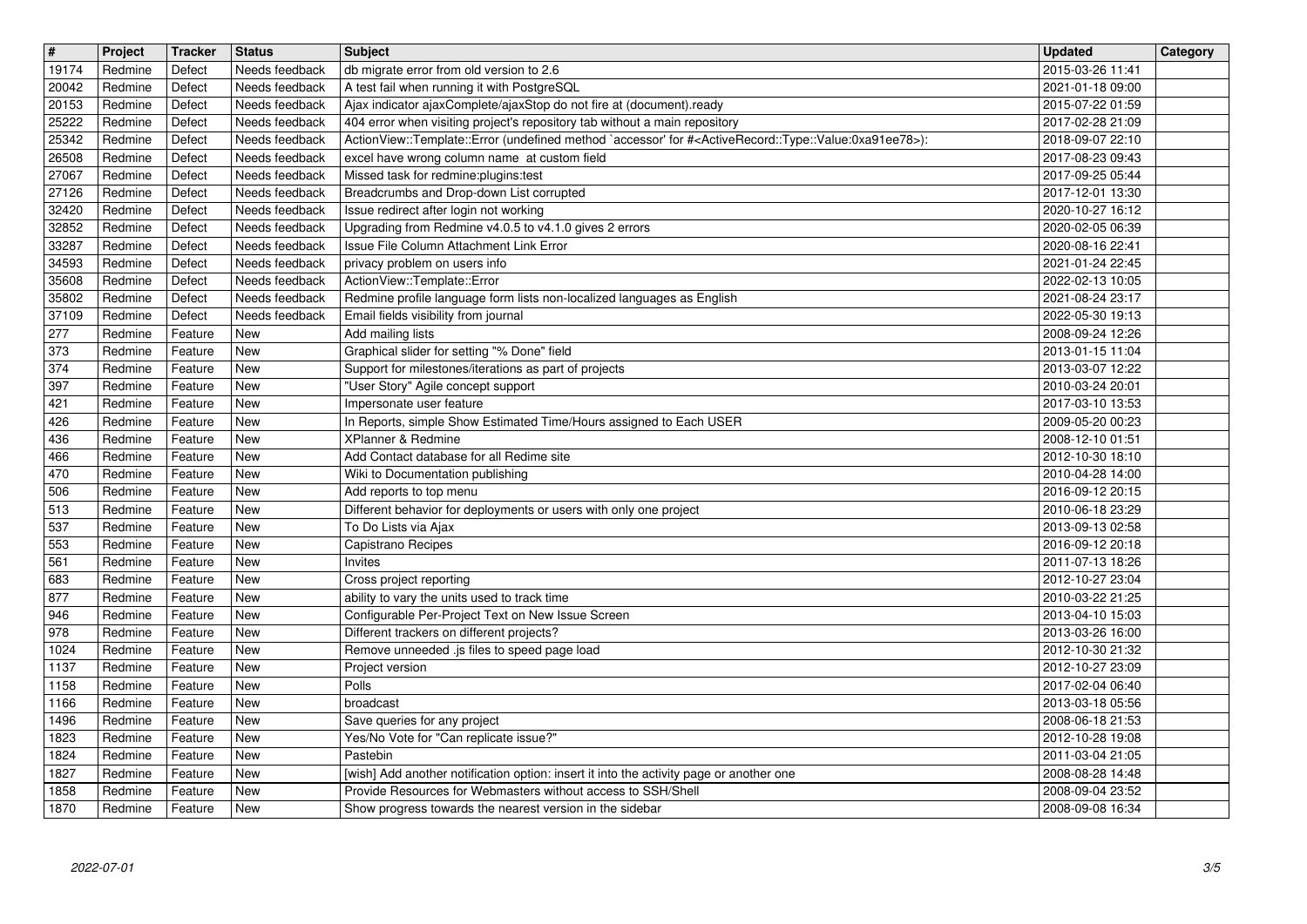| $\boxed{\textcolor{blue}{\#}}$ | Project            | Tracker            | <b>Status</b>            | <b>Subject</b>                                                                                                          | <b>Updated</b>                       | Category |
|--------------------------------|--------------------|--------------------|--------------------------|-------------------------------------------------------------------------------------------------------------------------|--------------------------------------|----------|
| 1982                           | Redmine            | Feature            | New                      | Extend homepage with forums and admin pages                                                                             | 2013-04-10 18:01                     |          |
| 2060<br>2082                   | Redmine<br>Redmine | Feature<br>Feature | <b>New</b><br><b>New</b> | Make project members visibility configurable to user groups<br>Rename Issue as Ticket (or ) in GUI                      | 2008-10-21 15:05<br>2008-10-25 05:50 |          |
| 2181                           | Redmine            | Feature            | New                      | Display more statistics about a user on the account page                                                                | 2013-02-18 04:33                     |          |
| 2389                           | Redmine            | Feature            | New                      | Standard and custom issue fields should have a description/tooltip                                                      | 2012-10-23 13:50                     |          |
| $\sqrt{2448}$<br>2460          | Redmine<br>Redmine | Feature<br>Feature | New<br><b>New</b>        | Graphviz of ticket dependencies (with example)<br>List files on version page                                            | 2016-11-30 14:00<br>2011-11-22 23:52 |          |
| 2579                           | Redmine            | Feature            | <b>New</b>               | Configure SSL schema for "private" actions.                                                                             | 2009-01-25 16:25                     |          |
| 2596                           | Redmine            | Feature            | New                      | There are X users currently {editing viewing} this ticket                                                               | 2009-01-27 00:13                     |          |
| 2613<br>2646                   | Redmine<br>Redmine | Feature<br>Feature | <b>New</b><br><b>New</b> | Define working steps/packages for tickets<br>Having a dynamic sitemaps file for search robots scanning                  | 2009-02-05 11:11<br>2010-09-26 13:46 |          |
| 2671                           | Redmine            | Feature            | <b>New</b>               | Reports to show people's working performance and project overview status.                                               | 2009-02-09 18:31                     |          |
| 2675                           | Redmine            | Feature            | New                      | Watch - add a personal comment                                                                                          | 2009-02-05 09:25                     |          |
| 2678<br>2686                   | Redmine<br>Redmine | Feature<br>Feature | <b>New</b><br><b>New</b> | Search and stats on workflow transitions<br>Role adminsitration with many projects / users -> grid overview, one submit | 2013-04-11 12:50<br>2020-09-08 12:04 |          |
| $ 2709\rangle$                 | Redmine            | Feature            | <b>New</b>               | Modify default values                                                                                                   | 2013-03-18 07:53                     |          |
| 2728                           | Redmine            | Feature            | <b>New</b>               | Offline Support                                                                                                         | 2013-04-19 22:56                     |          |
| 2880<br>2885                   | Redmine<br>Redmine | Feature<br>Feature | <b>New</b><br><b>New</b> | Possibility to know if an issue has been read by assignee<br>A segregated numbering per project                         | 2013-03-18 13:59<br>2013-03-18 17:08 |          |
| 2897                           | Redmine            | Feature            | New                      | Tagging in Redmine                                                                                                      | 2018-08-26 22:55                     |          |
| 2951<br>3001                   | Redmine<br>Redmine | Feature<br>Feature | <b>New</b><br><b>New</b> | I would like to see Summery filtered on Versions<br>"Assign to" history in filter or etc.                               | 2009-03-13 12:18<br>2017-09-21 12:38 |          |
| 3031                           | Redmine            | Feature            | <b>New</b>               | context menu won't allow Assigned_To change cross projects                                                              | 2009-03-23 18:10                     |          |
| 3048                           | Redmine            | Feature            | <b>New</b>               | Central Wiki, FAQ, Documents, etc. for different Projects                                                               | 2010-07-21 19:21                     |          |
| 3077                           | Redmine            | Feature            | New                      | Customer Feedback System                                                                                                | 2013-03-18 20:51                     |          |
| 3090<br>3103                   | Redmine<br>Redmine | Feature<br>Feature | <b>New</b><br><b>New</b> | field "Assigned to" with roles<br>function suggestion about open area of information                                    | 2013-03-18 16:50<br>2009-04-02 07:45 |          |
| 3125                           | Redmine            | Feature            | <b>New</b>               | Merging 2 different Redmine Installations                                                                               | 2018-02-27 04:46                     |          |
| 3146                           | Redmine            | Feature            | New                      | Optional Filters in custom queries                                                                                      | 2009-04-09 13:14                     |          |
| 3197<br>3269                   | Redmine<br>Redmine | Feature<br>Feature | New<br><b>New</b>        | DateStatusChanged<br>Writing a single batch file for all rake tasks                                                     | 2013-03-18 15:20<br>2009-05-14 00:15 |          |
| 3428                           | Redmine            | Feature            | <b>New</b>               | Need AJAX Based Issue Addition                                                                                          | 2011-11-04 19:59                     |          |
| 3443                           | Redmine            | Feature            | <b>New</b>               | Show users                                                                                                              | 2013-04-09 14:08                     |          |
| 3487<br>3505                   | Redmine<br>Redmine | Feature<br>Feature | <b>New</b><br>New        | Downloadable files on another host<br>Risk Management                                                                   | 2013-03-18 15:31<br>2011-02-10 00:11 |          |
| 3506                           | Redmine            | Feature            | <b>New</b>               | Need ability to restrict which role can update/select the target version when updating or submitting an issue           | 2013-03-18 16:47                     |          |
| 3508                           | Redmine            | Feature            | <b>New</b>               | Migrating individual project from redmine to another instance of redmine                                                | 2009-06-18 08:27                     |          |
| 3513<br>3529                   | Redmine<br>Redmine | Feature<br>Feature | New<br>New               | <b>Baseline Project</b><br>Deleting a tracker does not allow you to reassign issues to a different tracker              | 2020-11-26 16:29<br>2013-03-27 05:03 |          |
| 3603                           | Redmine            | Feature            | <b>New</b>               | Add a way to change issue start-/due dates directly from the issue list                                                 | 2011-11-24 20:29                     |          |
| 3620                           | Redmine            | Feature            | New                      | Roles displayed for users in admin area                                                                                 | 2013-03-18 16:44                     |          |
| 3702<br>3788                   | Redmine<br>Redmine | Feature<br>Feature | New<br>New               | History tickets<br>Fields with dropdowns should not show if there are no values                                         | 2013-03-18 16:58<br>2009-08-27 19:48 |          |
|                                |                    |                    |                          |                                                                                                                         |                                      |          |
|                                |                    |                    |                          |                                                                                                                         |                                      |          |
|                                |                    |                    |                          |                                                                                                                         |                                      |          |
|                                |                    |                    |                          |                                                                                                                         |                                      |          |
|                                |                    |                    |                          |                                                                                                                         |                                      |          |
|                                |                    |                    |                          |                                                                                                                         |                                      |          |
|                                |                    |                    |                          |                                                                                                                         |                                      |          |
|                                |                    |                    |                          |                                                                                                                         |                                      |          |
|                                |                    |                    |                          |                                                                                                                         |                                      |          |
|                                |                    |                    |                          |                                                                                                                         |                                      |          |
|                                |                    |                    |                          |                                                                                                                         |                                      |          |
|                                |                    |                    |                          |                                                                                                                         |                                      |          |
|                                |                    |                    |                          |                                                                                                                         |                                      |          |
|                                |                    |                    |                          |                                                                                                                         |                                      |          |
|                                |                    |                    |                          |                                                                                                                         |                                      |          |